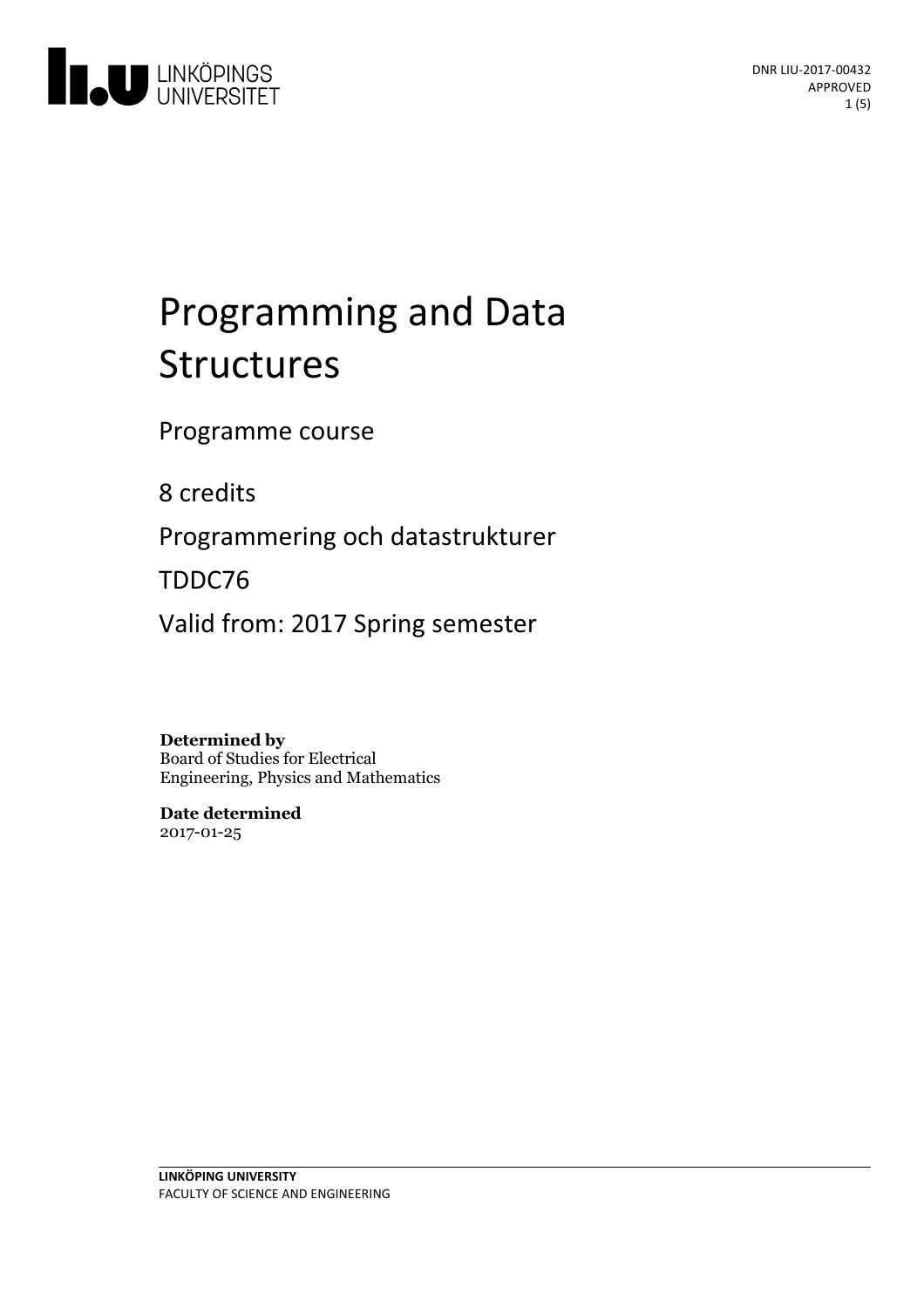### Main field of study

Computer Science and Engineering, Computer Science

#### Course level

First cycle

#### Advancement level

 $G<sub>2</sub>X$ 

### Course offered for

- Biomedical Engineering, M Sc in Engineering
- Applied Physics and Electrical Engineering International, M Sc in Engineering
- Applied Physics and Electrical Engineering, M Sc in Engineering
- Physics and Nanotechnology
- Mathematics
- Engineering Biology, M Sc in Engineering
- Chemical Biology

### Entry requirements

Note: Admission requirements for non-programme students usually also include admission requirements for the programme and threshold requirements for progression within the programme, or corresponding.

### **Prerequisites**

A basic course in programming is required for this course, especially basic skills in problem solving and construction of small programs. Basic knowledge of computers and familiarity with unix based computer systems.

### Intended learning outcomes

This course offer a deeper study in programming, especially imperative and object-oriented programming in the programming language C++, and also knowledge about frequently used data structures and algorithms. Upon completion of this course the student should be able to:

- Design imperative and object-oriented programs and implement them in the programming language  $C++$ .
- utilize object-oriented program development methodology.<br>• Describe and use frequently used data structures and algorithms.
- 

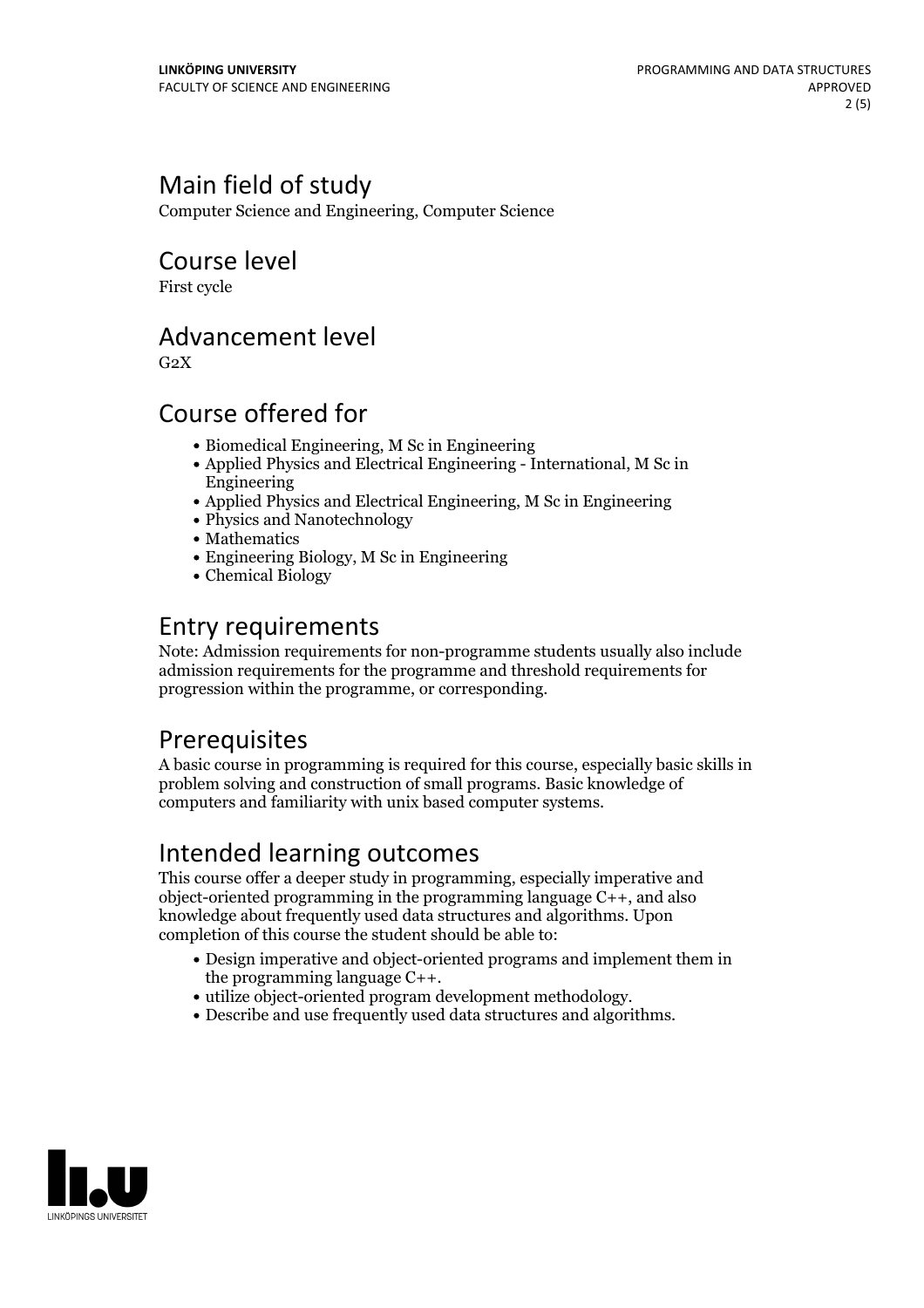#### Course content

Lectures, lessons and programming exercises deal with the programming language C++ and its environment, object-oriented analysis and design, programming in C++, data structures and algorithms.

- Imperative programming in C++ (variables, constants, declarations, expressions, statements, functions, fundamental data types and data
- structures). Classes (declaration, data members, member functions, nested types, access specification for class members, constructors, destructors, derived classes, polymorphism, dynamic type control and type conversion).<br>• Object-oriented program design (object-oriented analysis, design and coding).
- 
- coding). The C++ standard library (input and output, character and string handling, containers). Data structures: lists, stacks, queues, priority queues, trees, especially
- search trees, hash tables, heaps, especially binary heap.<br>• Algorithms: searching and sorting.
- 

#### Teaching and working methods

The course is arranged as a series of lectures, lessons and programming exercises, and a small programming project. Self-study hours must be set aside for literature study, programming exercises, project work and home examination.

#### Examination

| PRA1 | Project work                   | 3 credits   | U.G    |
|------|--------------------------------|-------------|--------|
| LAB2 | Laboratory work                | 3.5 credits | U.G.VG |
|      | UPG3 Computer-based exercises  | 1.5 credits | U.G    |
|      | UPG4 Optional reflection paper | o credits   | U.G    |

The programming exercises give the student opportunity to practice and test her/his knowledge and skills in procedural and object-oriented programming. The project work give the student opportunity to practice and test her/his knowledge and skills in object-oriented analysis, design and programming within

<sup>a</sup> project group. The computer based exercises tests the students knowledge about data structures and algorithms and is also an opportunity for learning.<br>The final grade  $(U,3,4,5)$  for this course is based on the laboratory work ("pass" or "pass with distinction") in combination with the reflection paper (" with distinction" to grade 4. The reflection paper may raise the grade one step to either 4 or 5.

#### Grades

Four-grade scale, LiU, U, 3, 4, 5

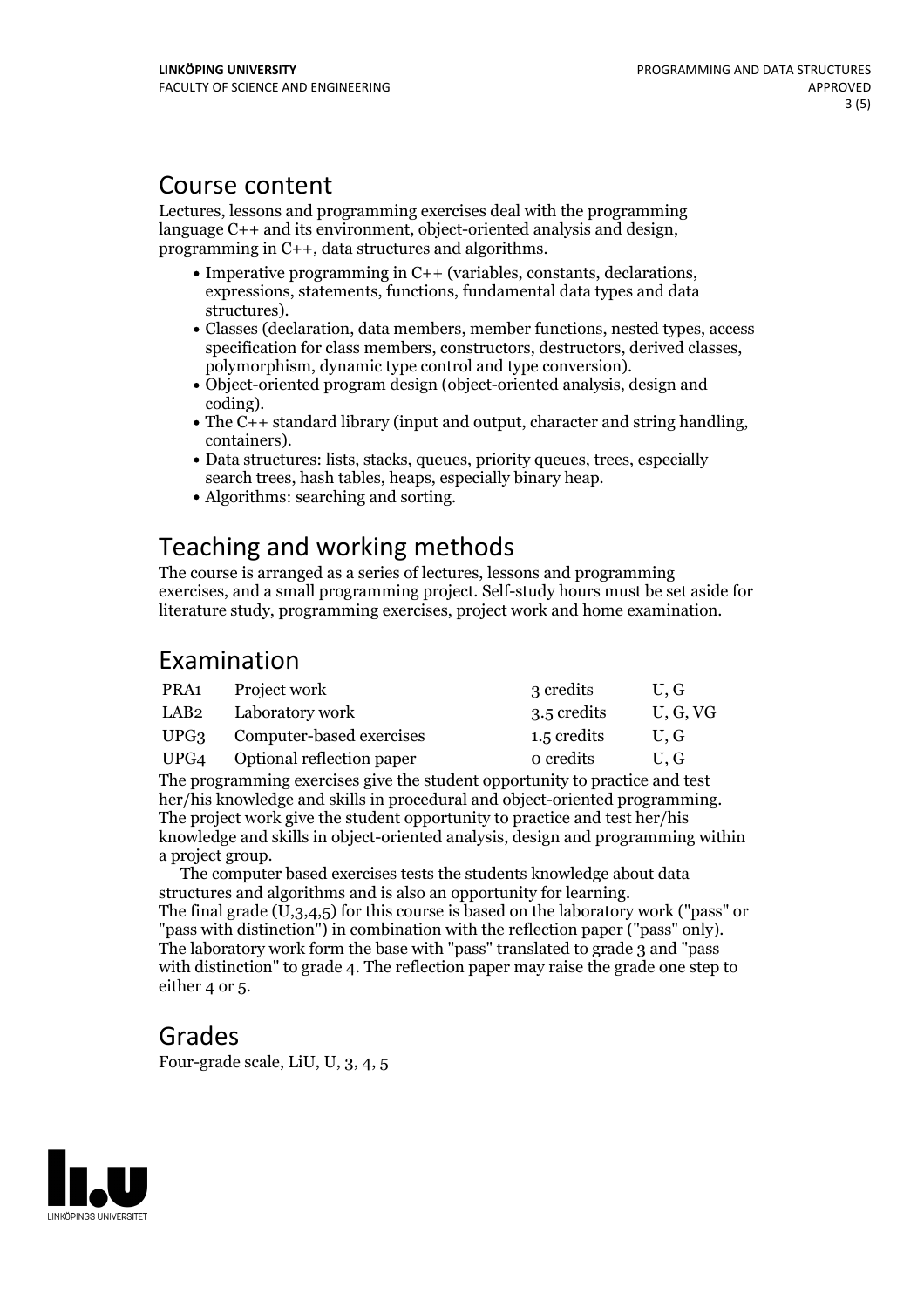### Other information

Supplementary courses: This course is well suited for supplemantary courses where good knowledge in procedural and object-oriented programming, especially in C++, is required. Examples of such courses are courses covering compilers and operating systems, design patterns, software engineering projects, and programming of parallel computers.

### Department

Institutionen för datavetenskap

## Director of Studies or equivalent

Ahmed Rezine

#### Examiner

Eric Elfving

### Course website and other links

<http://www.ida.liu.se/~TDDC76/>

#### Education components

Preliminary scheduled hours: 98 h Recommended self-study hours: 115 h

### Course literature

#### **Additional literature**

#### **Books**

Bjarne Stroustrup, (2013) *The C++ Programming Language, 4/E* Addison- Wesley Stanley B. Lippman, Josée Lajoie, Barbara E. Moo, (2012) *C++ Primer, 5/E* Addison-Wesley